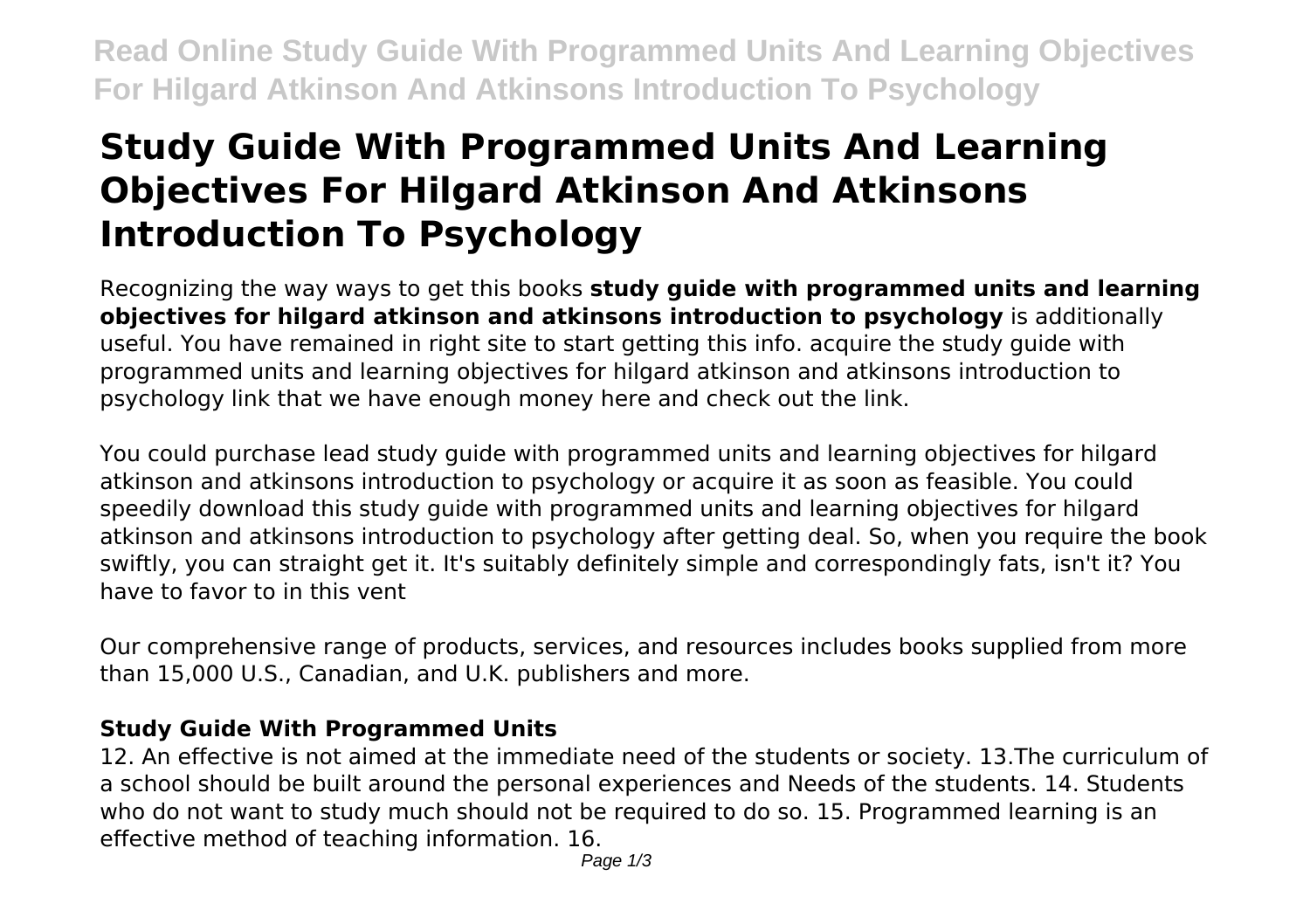**Read Online Study Guide With Programmed Units And Learning Objectives For Hilgard Atkinson And Atkinsons Introduction To Psychology**

# **FIELD STUDY 6 - SlideShare**

Choose the Writer's Samples option – study 3 randomly-provided pages from orders that have been written by the assigned writer. Request a specific writer – choose an academic writer from the dropdown list in the order's form (optional for returning customers).

### **Achiever Student:**

Programmed toileting, which consists of placing the patient on the bedpan or commode every 2-4 hours while awake. Utilizing a bladder scan machine for suspected urinary retention (refer to the Bladder Scan Policy, Appendix C of the Implementation Guide,for guidelines). Urinary catheters should be placed only under the direction of a physician ...

# **URINARY CATHETERIZATION – Sample Policy**

As a General Duties officer, you will ordinarily be required to work a 24-hour rotational roster based on a 38-hour working week. Night work and weekend work (including public holiday shifts) may be a requirement within this roster. The roster also will incorporate a Programmed Day Off (PDO) each month, as well as four Rest Days per fortnight.

# **Recruiting FAQs | QPS**

2. Biodegradable alternatives to conventional plastics. Biodegradable polymers (BDPs) or biodegradable plastics refer to polymeric materials that are 'capable of undergoing decomposition into carbon dioxide, methane, water, inorganic compounds, or biomass in which the predominant mechanism is the enzymatic action of microorganisms, that can be measured by standardized tests, in a specified ...

## **Biodegradable and compostable alternatives to conventional ...**

Page  $2/3$